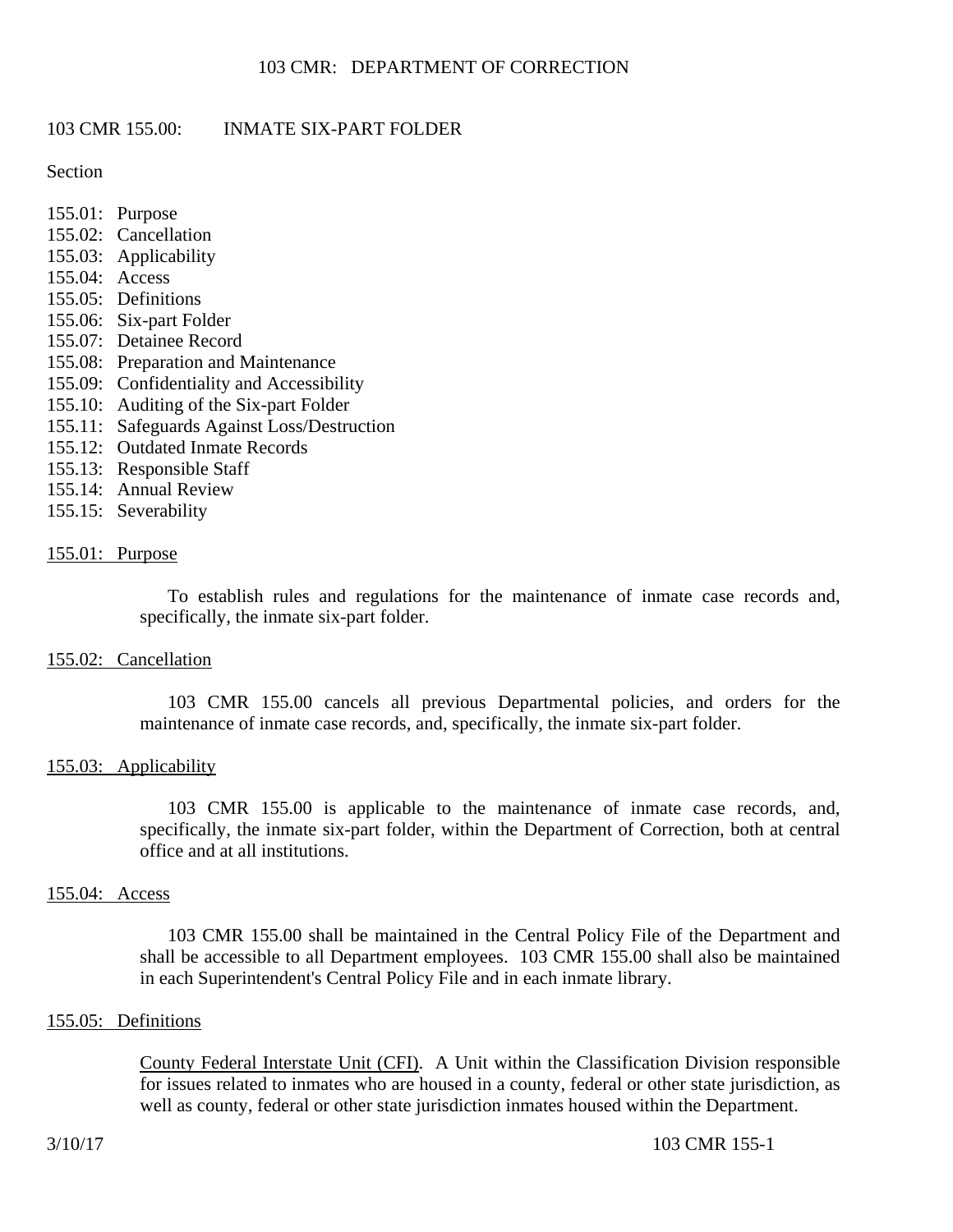# 103 CMR: DEPARTMENT OF CORRECTION

Criminal Justice Information System (CJIS). Database which offers law enforcement and criminal justice agencies within the state and across the nation secure access 24 hours per day seven days a week to state and interstate criminal history record information, protective orders, missing and wanted person files, driver's license and motor vehicle information, firearms licensing and gun sales transactions, and other critical criminal justice information, via the National Crime Information Center (NCIC) and the National Law Enforcement Telecommunications System (NLETS).

Detainee. A person in custody of the Department of Correction who is not sentenced and is awaiting the outcome of a legal issue.

Detainee Record. A manila folder created to maintain records of detainees.

Index Divider. A spacer that is placed within the positions of the six-part folder to distinguish between sections of documents within each position.

Inmate. For the purposes of 103 CMR 155.00 only, any person serving a sentence under the law or otherwise in the legal custody of the Department of Correction.

Inmate Sentence Listing. The form providing essential inmate sentencing information including the date of imposition of the sentence, any jail credits, effective date of sentence, offense, sentence, sentencing court, and sentencing statute.

Official Version. A statement of the facts upon which the inmate's sentence was based.

Position. One of the six sections which exist in every inmate's six-part folder.

Six-part Folder. An inmate record divided into six categories and the computerized inmate record used by the Department of Correction for the recording and/or filing of documents in accordance with 103 CMR 155.06(3).

## 155.06: Six-part Folder

(1) Organization. It is the policy of the Department of Correction that each Massachusetts correctional institution shall maintain an inmate record on each inmate within its current population (both sentenced and unsentenced).

The sentenced inmate's record shall be a standardized six-part folder containing relevant material related to the inmate's sentencing, CJIS/legal issues, classification, correspondence, discipline and activities, as outlined by 103 CMR 155.00. The six-part folder shall accompany the inmate upon a transfer from one institution to another within the Department of Correction. The six-part folder shall be organized in a manner which will make all data easily accessible for maximum utility, thereby making it an efficient tool for security, classification, investigation, and recording of significant events or correspondence.

(2) Format. The six-part folder shall be divided into six positions. The titles of these positions are as follows: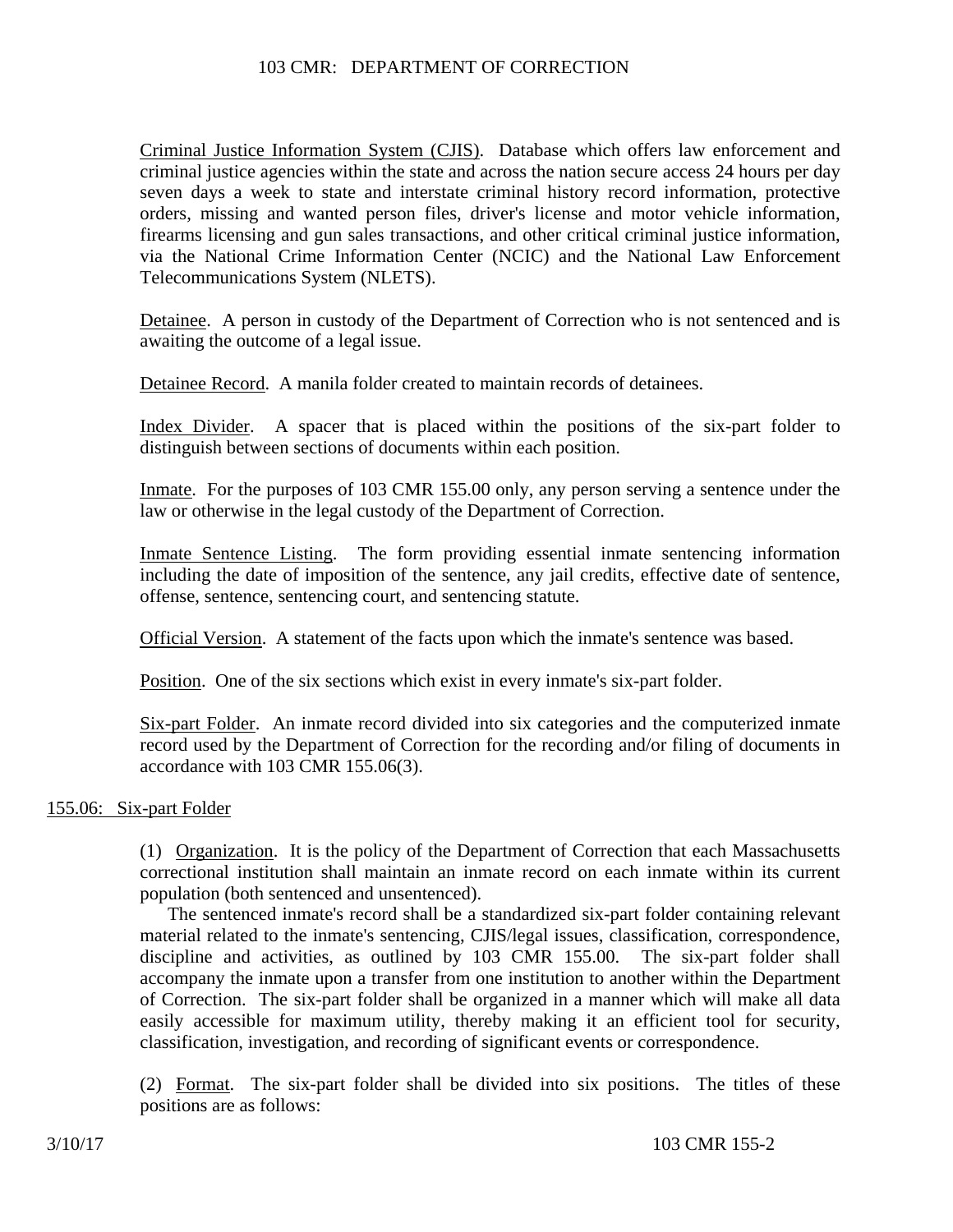- (a) Position I Sentencing;
- (b) Position II Legal/CJIS;
- (c) Position III Classification;
- (d) Position IV Correspondence;
- (e) Position V Disciplinary; and
- (f) Position VI Activities.

(3) Content. The specific material described in 103 CMR 155.00 shall be filed in the six-part folder, ordered according to the six-position format, and the material shall include the following:

Position I.

(a) Sentencing. 103 CMR 155.06(3)(a) shall contain the initial offender face sheet, inmate sentence listing, deduction from sentence (DFS), completed interstate agreement detainer (IAD) paperwork, official version and the inmate appeal form.

#### Position II.

(b) CJIS. 103 CMR 155.06(3)(b) shall contain the most recent CJIS, Docket entry sheets, initial CJIS, FBI Report and the inmate's fingerprint card. If the inmate is released, the initial and final release checks/package shall be filed on top, under the position II coversheet.

## Position III.

(c) Classification. 103 CMR 155.06(3)(c) shall contain the inmate's signed personal program plan, inactive visiting card(s), handbook/orientation receipts and general population waivers.

Position IV.

(d) Correspondence. 103 CMR 155.06(3)(d) shall contain any and all inmate or inmate related co.rrespondence and completed CORI/Evaluative requests.

#### Position V.

(e) Disciplinary. 103 CMR 155.06(3)(e) shall contain all original guilty disciplinary packages.

Position VI.

(f) Activities. 103 CMR 155.06(3)(f) shall contain work/educational release documents and emergency escorted trip requests.

## 155.07: Detainee Record

A detainee record shall be maintained on every detainee. Initial construction of the detainee record shall be performed by Records staff at the institution that receives the detainee. The detainee record shall be a manila folder containing relevant material related to the detainee's confinement within the Department of Correction. The folder shall accompany the detainee upon a transfer from one institution to another within the Department of Correction.

Upon release of the detainee, the detainee record shall be maintained at the Department of Correction institution where the detainee was located. Records of released detainees shall be maintained by year of release and by alphabetical order and shall be stored in accordance with the Massachusetts State-wide Record Retention Schedule.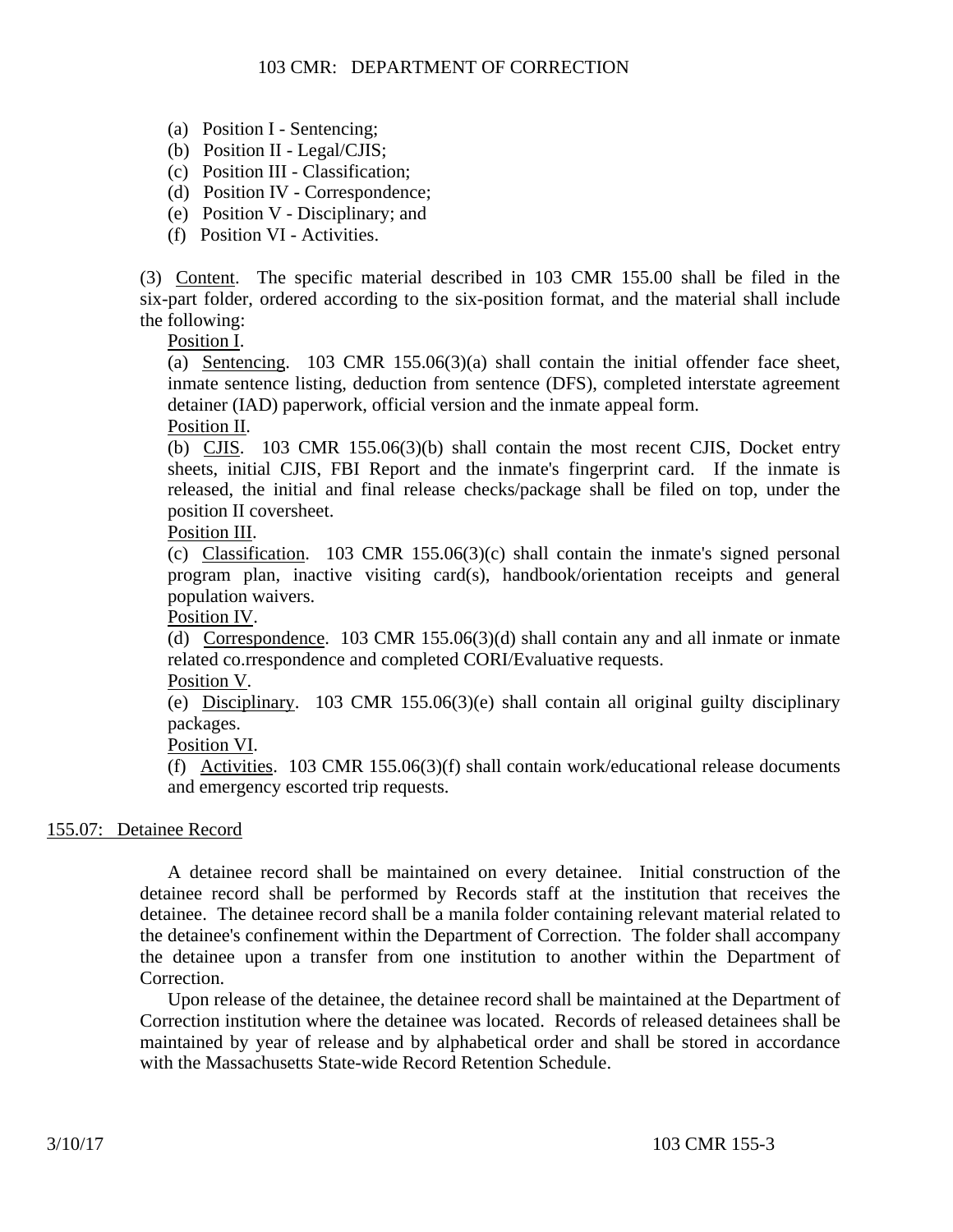## 155.08: Preparation and Maintenance

(1) Responsibility. Initial construction of the six-part folder shall be performed by Records staff at the state's committing institutions. The folder shall be transferred whenever the inmate is transferred to another Massachusetts Department of Correction facility. It is the responsibility of the institution and the County Federal Interstate Unit (CFI) Manager or Records Manager/Designee having custody of the inmate to update the six-part folder according to the established format described in 103 CMR 155.07 and 155.08.

(2) Procedure. The creation of a six-part folder shall begin with a tab on the folder. The tab shall be typed and shall contain the inmate's name (last, first, middle initial, his or her commitment number, the number of folders the inmate has (*e.g*., 1 of 2, 2 of 2) and all prior incarcerations. All index dividers shall be labeled in accordance with 103 CMR 155.06(3) and entered into the appropriate positions.

(3) Transfers. The six-part folder shall be made ready and shall accompany the inmate to his or her placement in the newly designated institution. In the case where an inmate is civilly committed to the Massachusetts Treatment Center, his six-part folder shall be immediately forwarded. In the case where an inmate is scheduled to be admitted to an institutional infirmary, Lemuel Shattuck Hospital (LSH) or medical special housing unit in another institution, the inmate's updated case record shall be simultaneously transferred. In the event an inmate is admitted to such medical institution after the transfer, the inmate's updated case record shall be forwarded immediately upon knowledge of the admission. In the case where an inmate is transferred to an out of state or federal jurisdiction, the original *mittimus* and six-part folder must be forwarded to the County, Federal and Interstate (CFI) Unit. The inmate shall travel with a copy of the original *mittimus*. All classification materials needed by the receiving jurisdiction will be provided by the CFI Unit. The sending institution is not required to provide any material from the six-part folder to transportation or to the receiving jurisdiction. In the case where an inmate transfers to a county institution, the original six-part folder and *mittimus* shall be forwarded to the CFI Unit.

(4) Prior Offenders. When an inmate is admitted on a new commitment, but was previously incarcerated in a state correctional institution, the Central Records Unit shall be responsible for retrieving the prior folder(s) and forwarding it to the committing institution. Facilities shall utilize the "copy prior record" feature to copy information from the last computerized inmate record to the current inmate record.

(5) Filing. Any appropriate documents regarding the inmate that need to be filed shall be entered in the appropriate position of the six-part folder. Filing shall be completed promptly and in the appropriate index with the newest material on top. In the event that there is not sufficient room in a position, a second six-part folder shall be created and properly labeled in accordance with 103 CMR 155.08(2).

Any forms/letters that are created must be reviewed and approved by the Central Records Manager/Designee prior to being filed in the six-part folder.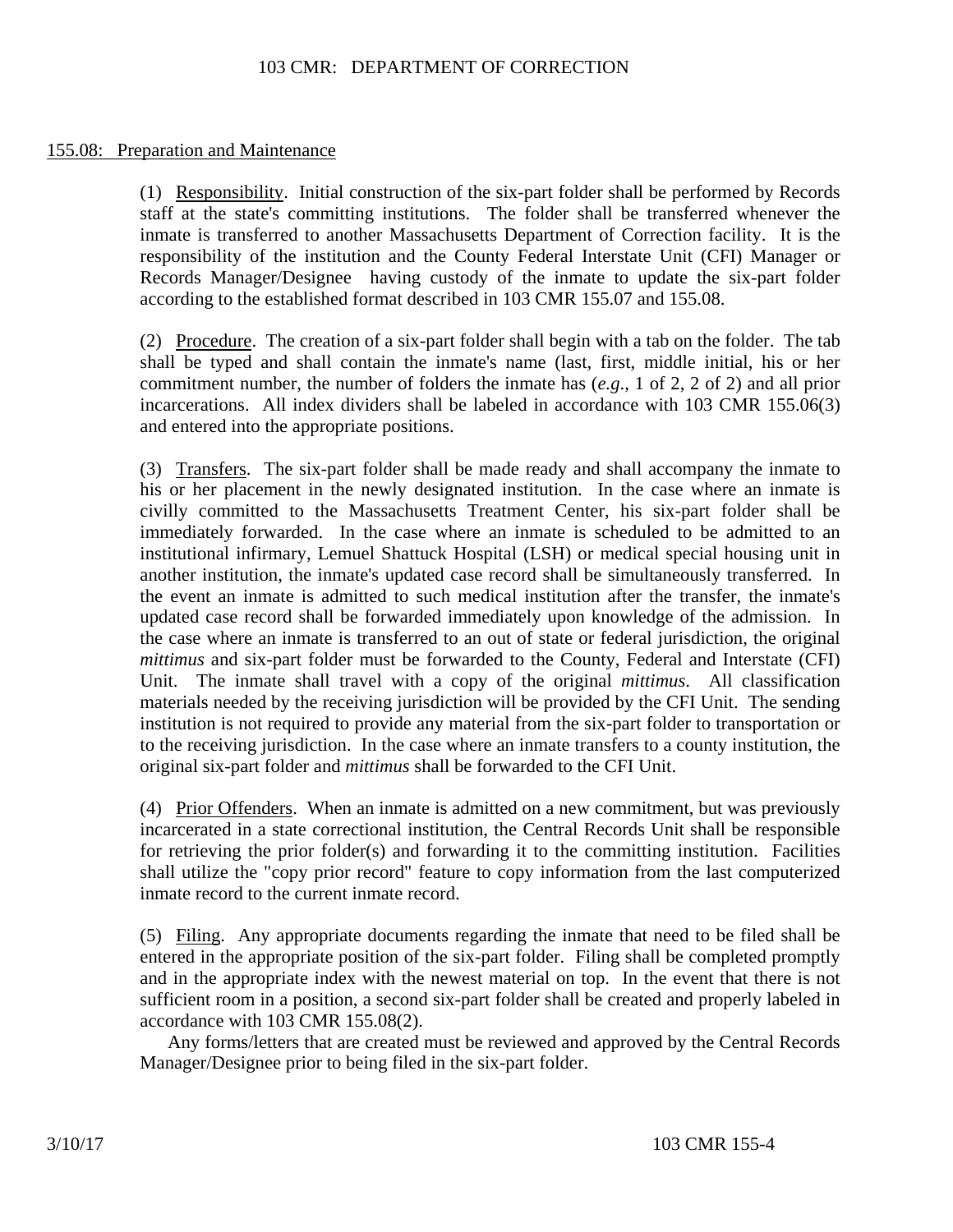## 103 CMR: DEPARTMENT OF CORRECTION

#### 155.09: Confidentiality and Accessibility

(1) Responsibility. Each institution shall be responsible for the maintenance of the six-part folders for its population. The six-part folders shall be kept in a central location, in alphabetical order, with adequate room for their storage and with the ability to be secured during non-business hours.

For inmates outside the jurisdiction of Massachusetts, the CFI Unit shall file all appropriate documents, (*e.g*., disciplinary reports, classification reports, and progress reports) in the inmate's six-part folder. Upon an inmate's return to the jurisdiction of Massachusetts, CFI shall notify the designated housing institution, as well as forward the six-part folder and *mittimus* to that institution.

(2) Removal from Institutional Records Department. The six-part folder should not be taken from the records department unless the sign-out log has been completed, indicating where and with whom the six-part folder can be found. The folder must be returned to the record room at the end of the work day on which it was signed out.

(a) Institution Staff. Institution staff, authorized by the Superintendent, and other Department staff authorized by the Commissioner, in accordance with 103 DOC 153 and 103 CMR 157.00: *Access to and Dissemination of Evaluative Information*, are the only persons who may have access to the six-part folder. Access to the six-part folder is only for purposes related to the fulfillment of job functions. Discretion should be used in discussing the content of the six-part folder because of the confidential nature of the material contained therein.

(b) Inmates. In accordance with 103 DOC 153: *CORI Regulations*, inmates may review information about themselves, except as limited by 103 CMR 157.00: *Access to and Dissemination of Evaluative Information*.

#### 155.10: Auditing of the Six-part Folder

The Records Staff at each institution and the CFI unit shall audit the six-part folder and *mittimus* upon intake of the inmate into the facility and in accordance with the Deduction From Sentence Schedule.

#### 155.11: Safeguards Against Loss/Destruction

The Records Manager or Designee shall be responsible for the six-part folders and shall ensure their maintenance in a secured area that is safe from unauthorized use, theft, and loss or damage by fire, smoke, and water.

#### 155.12: Outdated Inmate Records

Refer to 103 DOC 156.00: *Destruction of Inmate Records*.